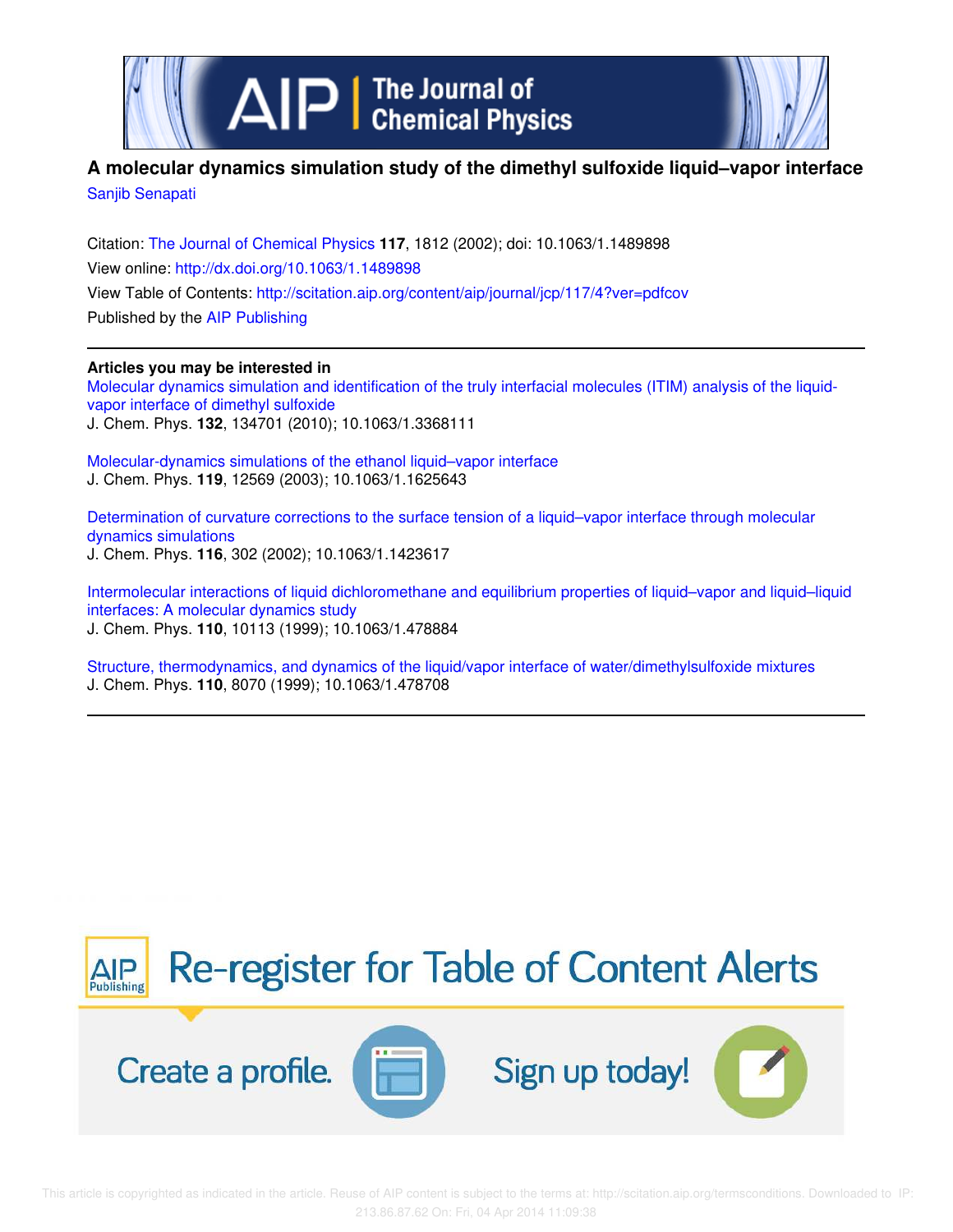# **A molecular dynamics simulation study of the dimethyl sulfoxide liquid–vapor interface**

Sanjib Senapati

*Department of Chemistry, University of North Carolina at Chapel Hill, Chapel Hill, North Carolina 27599*

(Received 30 November 2001; accepted 7 May 2002)

In this study, a fully flexible, nonpolarizable model potential of dimethyl sulfoxide (DMSO) has been used to investigate the DMSO liquid–vapor interface, based on classical molecular dynamics simulation techniques. A series of four simulations in the temperature range of 298–373 K is carried out to examine the temperature dependence of the structural, thermodynamic, and dynamical properties. The full Ewald summation technique is employed to account for the long-range electrostatic interactions. Computed bulk properties of the liquid such as density, diffusion are found to be in good agreement with experimental values. Self-diffusion coefficient of bulk DMSO molecules is computed to be smaller than at the interface. The study demonstrates the importance of inclusion of flexibility in the model and the use of Ewald sums, which have an influence on dynamics. © 2002 American Institute of Physics. [DOI: 10.1063/1.1489898]

### **I. INTRODUCTION**

The equilibrium and nonequilibrium properties of the liquid interfaces have been the subject of considerable theoretical, computational, and experimental interest in the last several decades. $1-31$  This is not surprising as these interfacial properties have direct relevance to various chemical phenomena like, the ion solvation at liquid interfaces, the isomerization reaction at liquid interfaces, interfacial charge transfer, and electron transfer reactions. These properties also play a critical role in understanding a variety of other processes including wetting, weathering, adhesion, lubrication, environmental science, and biological phenomena.

A large variety of modern experimental techniques including second harmonic generation,  $1,2$  sum frequency generation,  $^{1,3}$  x-ray scattering,  $^{4-6}$  neutron reflectivity,<sup>7</sup> and x-ray reflectivity<sup>8</sup> are used to obtain the structural and dynamical properties of these interfaces. However, because of the limited ability of these techniques to resolve many of the finer details of the interfaces, computer simulations and theories play a major role in developing our understanding in a more detailed manner and interpreting experimental observations. Mean-field theories $^{9,10}$  and integral equation theories<sup>11–13</sup> have been applied successfully to determine the liquid structure and thermodynamics at interfaces. Computer simulations also have proven to be useful tool for examining thermodynamic, structural, and dynamical properties of liquid– liquid, $14-19$  liquid–vapor, $20-28$  and liquid–solid inter $faces<sup>29-31</sup>$  on a detailed microscopic level.

In this work, I am interested in the liquid–vapor interface of DMSO. DMSO is a polyfunctional molecule with a highly polar  $S=O$  group and two hydrophobic methyl groups. It is one of the most important aprotic dipolar organic solvents and also widely used cryoprotectant for biological structures like proteins and membranes.<sup>32</sup> It also has potential use in antiviral, antibacterial, and antiinflammatory drugs.<sup>33</sup> These facts have spurred a wide variety of experiments on pure DMSO and DMSO–water

systems. $34-37$  A few computer simulation studies are available on the bulk structure of  $DMSO<sup>38-41</sup>$  and water– $DMSO$ mixtures. $42-44$  However, the structure and dynamics of the DMSO liquid–vapor interface have not yet been examined.

DMSO is an important species in the atmospheric sulfur cycle.<sup>33</sup> Therefore, much of the interest of investigating the structure and dynamics of DMSO liquid–vapor interface is due to the role that this interface may play in atmospheric science. An understanding of the dynamics of molecules at the interface will be helpful in investigating the mechanism of adsorption of small solutes that are present in the atmosphere to the surface provided by this interface. Here I present the results of the molecular dynamics calculations of DMSO liquid–vapor interface. Results of particular interest include interface structure, the temperature dependence of surface tension, and the dependence of dynamics on both space and temperature.

The rest of the paper is organized as follows. In Sec. II, I describe the basic model used and the simulation details. The results of structural and thermodynamic properties are described in Sec. III. In Sec. IV, I describe the dynamical properties. Finally, the conclusions are summarized in Sec. V.

#### **II. THE MODEL AND SIMULATION DETAILS**

A molecule of DMSO is represented by four interaction sites located on oxygen, sulfur and carbon atoms. The  $CH<sub>3</sub>$ groups are treated as unit sites. I have used the  $P2$  model<sup>42</sup> of DMSO for the intermolecular interactions and a flexible model of DMSO proposed by Benjamin<sup>43</sup> for the intramolecular interactions. The flexibility is incorporated keeping in mind the fact that flexible models are more realistic and can introduce a significant effect on self-diffusion and other dynamical quantities. Benjamin who introduced the flexibility in the model of DMSO for the first time chose the intramolecular potential to reproduce the gas phase normal mode frequencies of the molecule. He then expected the P2 inter-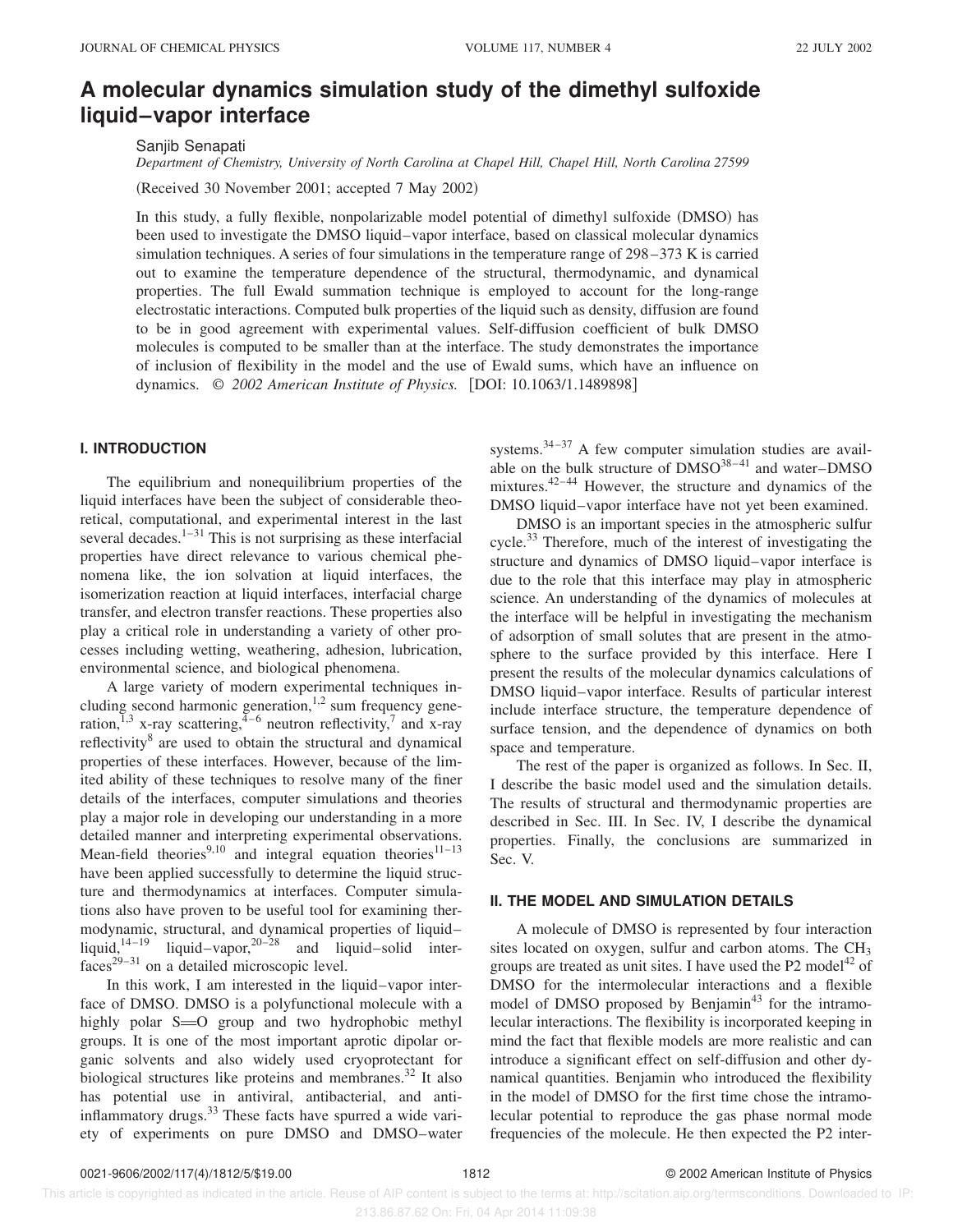TABLE I. LJ parameters and partial charges for DMSO (Ref. 42).

| Atom            | $\sigma$ (Å) | $\epsilon$ (kJ/mol) | $q$ (a.u.) |
|-----------------|--------------|---------------------|------------|
| S               | 3.4          | 1.00                | 0.139      |
| O               | 2.8          | 0.30                | $-0.459$   |
| CH <sub>3</sub> | 3.8          | 1.23                | 0.160      |

molecular potential model to shift the frequency to the proper condensed phase values. The interaction potential between *i*th and *j*th molecules is described as a sum of the Lennard-Jones (LJ) potential and Coulomb interactions of partial charges

$$
U_{ij} = \sum_{\alpha} \sum_{\beta} 4 \epsilon_{\alpha\beta} [(\sigma_{\alpha\beta} / r_{\alpha\beta})^{12} - (\sigma_{\alpha\beta} / r_{\alpha\beta})^6]
$$
  
+  $q_{\alpha} q_{\beta} / r_{\alpha\beta}$ , (1)

where  $\alpha$  and  $\beta$  stand for the sites in the *i*th and *j*th molecules, respectively. The cross interactions (i.e., LJ terms) are obtained by using the Lorentz–Berthelot combining rule. The LJ parameters along with the site charges  $(q_a)$  are tabulated in Table I.

The intramolecular potential is represented by harmonic bond stretching and angle-bending terms. The related parameters are included in Table II.

For the present study, I perform a series of four molecular dynamics simulations on DMSO liquid–vapor system in the temperature range of 298–373 K. At each temperature, a cubic box with a linear dimension equal to 34.30 Å, and containing liquid DMSO is equilibrated for 200 ps in a NPT ensemble with a pressure of 1 atm (time constant  $0.5$  ps). This results in different box lengths for each of the temperature studied. After the equilibration, this slab of liquid phase is kept at the middle of the rectangular simulation cell with a slab of vapor at each end. Each slab of the vapor has *L<sup>z</sup>*  $=$  35 Å, and the same cross section as for the liquid slab. This geometry forms two interfaces perpendicular to the *z* direction. The dimensions of the slabs are taken to be large enough to provide sufficient space for the bulk liquid and vapor densities to achieve constant values. This new system is then equilibrated in NVT ensemble for another 200 ps with initial velocities selected from a Maxwellian distribution. The systems are coupled to an external heat bath with a coupling time constant  $\tau=0.5$  ps. This last simulation provides the initial conditions for the production run of 500 ps in each system. Periodic boundary conditions are applied in three dimensions for all the simulations. The real space part of the Ewald sum and LJ interactions are cut off at 9 Å and

TABLE II. Intramolecular interaction parameters for DMSO (Ref. 43).

 $=$ 

| $k_{S-O}$                 | 2510 kJ/mol $\rm{\AA}^{-2}$               |
|---------------------------|-------------------------------------------|
| $r_{\rm S-O}$             | $1.53 \text{ Å}$                          |
| $k_{\text{S-C}}$          | 1670 kJ/mol $\rm{\AA}^{-2}$               |
| $r_{S-C}$                 | $1.80 \text{ Å}$                          |
| $k_{\text{C-S-C}}$        | 840 kJ/mol rad <sup><math>-2</math></sup> |
| $\theta_{\text{C-S-C}}$   | $97.4^\circ$                              |
| $k_{\text{C-S}-\text{O}}$ | 840 kJ/mol rad <sup>-2</sup>              |
| $\theta_{C-S-O}$          | $106.75^{\circ}$                          |

TABLE III. Values of the parameters obtained in this work.

| T(K) | $\rho_I$ (g/cc) | $Z_I$ $(\AA)^a$ | $Z_R$ $(\AA)^a$ | t(A) | $\gamma$ (mN/m) |
|------|-----------------|-----------------|-----------------|------|-----------------|
| 298  | 1.08            | $-18.02$        | 17.77           | 3.88 | $33.9 \pm 3.5$  |
| 323  | 1.05            | $-18.19$        | 18.26           | 4.64 | $29.6 \pm 3.5$  |
| 348  | 1.01            | $-18.48$        | 18.41           | 5.25 | $24.9 \pm 2.0$  |
| 373  | 0.98            | $-18.80$        | 18.52           | 6.35 | $22.3 \pm 3.0$  |

 $z_L$  and  $z_R$  are the positions of the two Gibb's surfaces.

the simulation time step was 0.002 ps. Four simulations each consisting of 343 DMSO molecules are performed following this procedure at 298, 323, 348, and 373 K. The lengths of the simulation cells in the *x* and *y* directions are 34.28, 34.44, 34.72, and 35.05 Å for the simulations done at 298, 323, 348, and 373 K, respectively.

The production run consists of 10 blocks of 25 000 steps performed in the NVT ensemble. In each block, the density profile and self-diffusion coefficient are calculated every 100 steps. The data for the normal and tangential components of the pressure tensor are collected every 20 steps. The fluctuations are estimated using the variation in the block averages.

#### **III. STRUCTURAL AND THERMODYNAMIC PROPERTIES**

I examine the number density profiles of DMSO molecules as a function of *z* coordinates. The number densities are calculated by computing the average number of molecules in slabs of thickness  $\Delta z$ =0.2 Å, lying on either side of the central plane at  $z=0$ . Bulk values for the density are obtained from the plateau region of the density profiles and are tabulated in Table III. The bulk vapor density is calculated to be zero for all of the systems, therefore, not included in the table. A good agreement with the available literature values is found. For instance, the obtained liquid density of DMSO at 298 K is 1.08 g/cc, which is very close to the experimental value of 1.10 g/cc.<sup>45</sup> The very good agreement of the bulk values means that the systems are well equilibrated and the simulation procedures are correct. Figure 1 shows the number density profiles for the systems at 298 and 373 K. The profiles show two stable and smooth interfaces, thus indicating that the chosen potential model successfully describes the formation of liquid–vapor interfaces. Also, the liquid density at the bulk is found to decrease with increasing



FIG. 1. Average density profiles of DMSO at a temperature of 298 K (solid line) and  $373 \text{ K}$  (dotted line).

 This article is copyrighted as indicated in the article. Reuse of AIP content is subject to the terms at: http://scitation.aip.org/termsconditions. Downloaded to IP: 213.86.87.62 On: Fri, 04 Apr 2014 11:09:38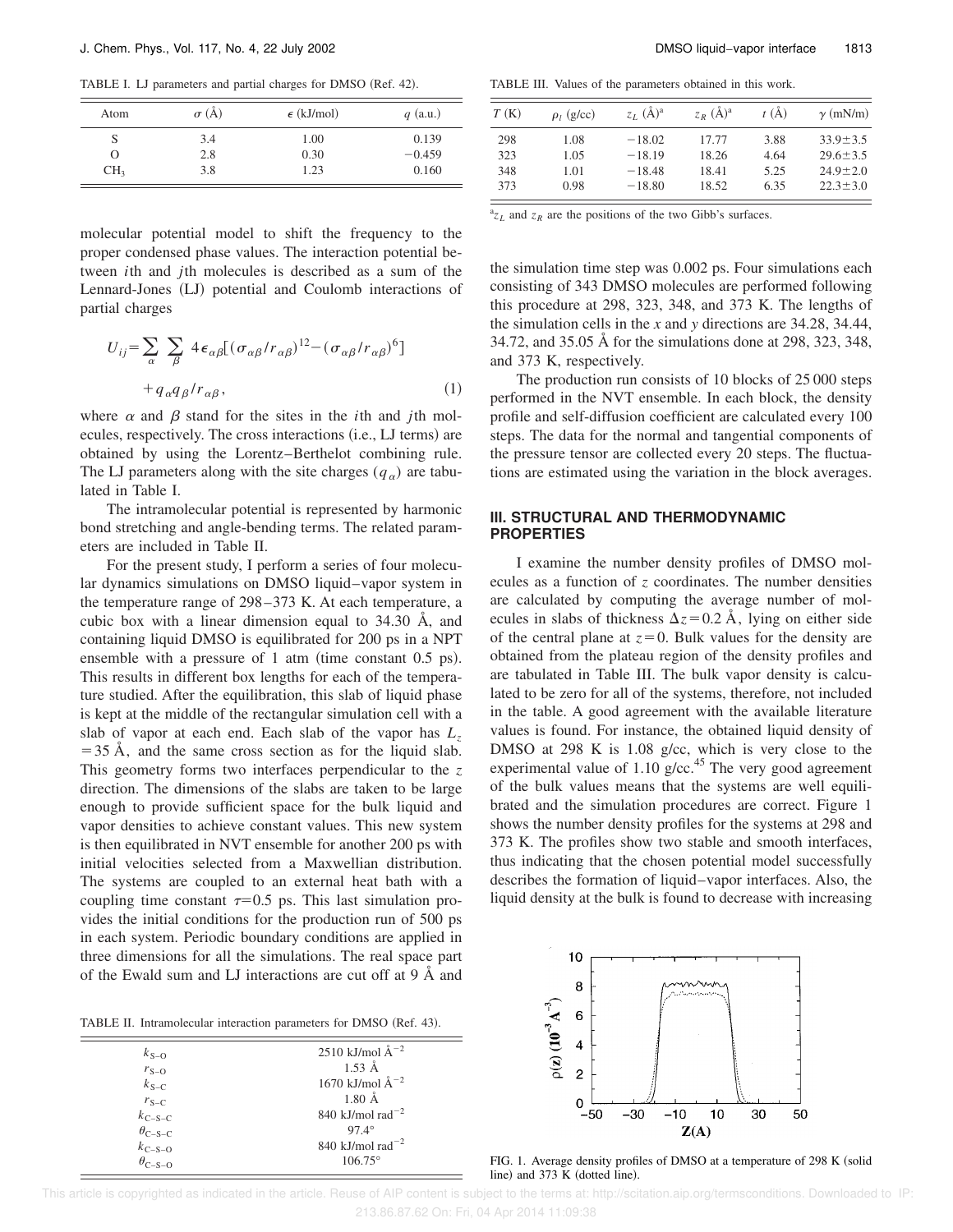temperature as one expects. The interface on the other hand, becomes broader with increasing temperature.

One of the important properties characterizing the interface is the width. It arises due to the intermixing of two separate phases and is a strong function of temperature along with a few other state properties like surface tension and cross sectional area of the interface. Traditionally, the order parameter interfacial profiles have been fit with a hyperbolic tangent function to get a measure of the interface width. Therefore, I fit the calculated density profiles with a function of the following form,

$$
\rho(z) = \frac{1}{2} (\rho_l + \rho_v) - \frac{1}{2} (\rho_l - \rho_v) \tanh\left[\frac{(z - z_o)}{d}\right],\tag{2}
$$

where,  $\rho_l$  and  $\rho_v$  correspond to the liquid and vapor densities,  $z_o$  is the position of the Gibb's dividing surface, and *d* is a parameter for the thickness of the interface. The so-called ''10–90'' thickness, *t*, of a hyperbolic tangent function is related to *d* by  $t=2.1972d$ . The "10–90" thickness is the thickness over which the density of DMSO changes between 90% and 10% of the bulk value. The positions of the Gibb's surfaces and the values of the interface thickness obtained from the fitting are tabulated in Table III. The results show a strong dependence of the interface thickness on temperature.

From the thermodynamic point of view, a good quantity to characterize the interface is the surface tension. It is a measure of the degree of the structure possessed by the interface. When the interface is perpendicular to the *z* axis, the surface tension  $(y)$  can be defined as<sup>19</sup>

$$
\gamma = \int_{-\infty}^{+\infty} dz [P_n - P_t(z)], \qquad (3)
$$

where  $P_n$  and  $P_t$  are normal and tangential pressures, respectively. For a planar interface,  $P_n$  is uniform, however,  $P_t$ depends strongly on position. At a point far from the interface,  $P_t = P_n = P$ . Therefore, only the region near the interface contributes to the integral. Let us define the averaged tangential pressure as

$$
\bar{P}_t = \frac{1}{2L_z} \int_{-1/2L_z}^{+1/2L_z} dz [P_{xx}(z) + P_{yy}(z)], \tag{4}
$$

where  $P_{xx}(z)$  and  $P_{yy}(z)$  are the components of the pressure tensor and  $L_z$  is the length of the simulation box along  $z$ direction. The surface tension in this case can be written as

$$
\gamma = L_z(P_n - \overline{P}_t). \tag{5}
$$

With two interfaces perpendicular to the *z* axis, as in my systems, this equation transforms to

$$
\gamma = \frac{1}{2} L_z (P_n - \overline{P}_t). \tag{6}
$$

I have used Eq.  $(6)$  to obtain the surface tension values from the pressure calculations and the values are included in Table III. The dependence of it on temperature is shown in Fig. 2 along with the available experimental data. $45$  A linear decrease in surface tension with increasing temperature is observed.



FIG. 2. The surface tension of dimethyl sulfoxide as a function of temperature. The solid circles represent the simulation results and the open circles represent the experimental data (Ref. 45).

However, the absolute values of surface tension underestimate the experimental values by about 20%. The result for surface excess entropy per unit area<sup>46</sup> defined as  $d\gamma/dT$  also appears to underestimate the experimental data. For example, the calculated value for  $d\gamma/dT$  is  $-0.158$  mNm<sup>-1</sup>°C<sup>-1</sup>, compared to the experimental value of  $-0.114$  mNm<sup>-1</sup> °C<sup>-1</sup>. It indicates that the present potential model which is more or less satisfactory for simulation of bulk liquid DMSO (e.g., it reproduces the experimental density and self-diffusion coefficient quite well) does not yield surface thermodynamic properties in very good agreement with experimental results.

#### **IV. DYNAMICAL PROPERTIES**

In this section I report the dynamical properties of the DMSO molecules which have been investigated in the present work. The major objective has been to study the effects of temperature on translational self-diffusion coefficient. I am also interested to see the extent to which the dynamics of interfacial molecules differ from that in the bulk liquid phase at a given temperature. I have computed the velocity autocorrelation functions and from that have calculated the translational self-diffusion coefficients. The above dynamical quantities are calculated as a function of temperature and space. To compare the dynamical properties of the interfacial DMSO molecules with those at the bulk liquid phase, the entire system is divided into three regions. The region I (or the interfacial region) consists of molecules which are within the distance of  $15-25$  Å in the density distribution profiles (see Fig. 1), region II (or the diffuse interfacial region) includes molecules lying between 10 and 15 Å, and region III (or the bulk region) containing molecules that lie between 0 and 10 Å.

If I denote the velocity of a molecule at a time instance *t* by  $v(t)$  then the normalized autocorrelation function  $C_v(t)$ can be defined  $as<sup>47</sup>$ 

$$
C_v(t) = \frac{\langle v(t)v(0) \rangle}{\langle v(0)^2 \rangle},\tag{7}
$$

where  $\langle \cdots \rangle$  represents an equilibrium ensemble average. The translational self-diffusion coefficient *D* can be calculated from the velocity–velocity autocorrelation function by using the following relation:<sup>47</sup>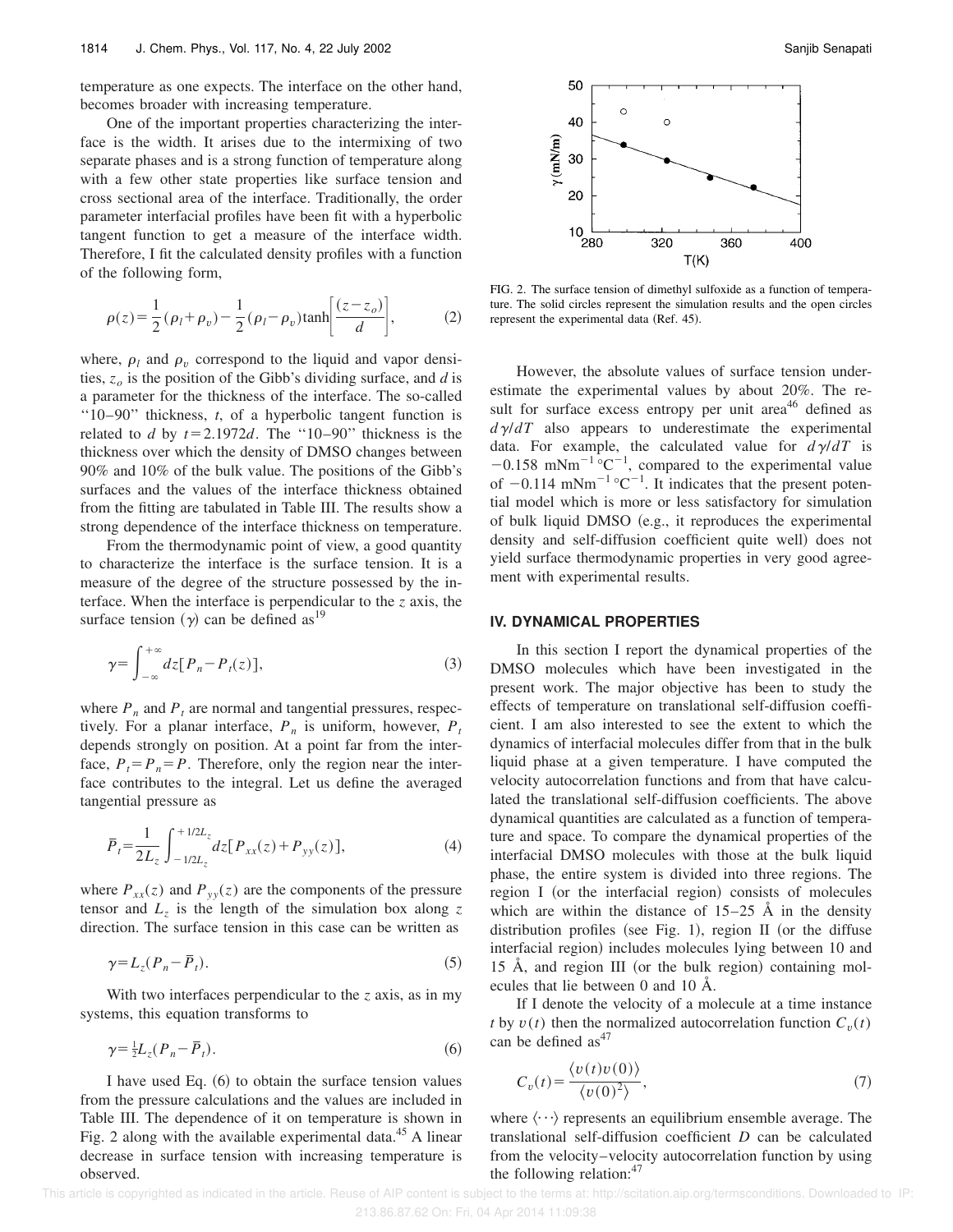

FIG. 3. The translational diffusion coefficients of DMSO molecules for the four systems studied in this work. The solid circles are for interfacial molecules and open circles for the molecules in the bulk region. The lines through the values are used to help the eye.

$$
D = \frac{k_B T}{m} \int_0^\infty C_v(t) dt,
$$
\n(8)

where  $k_B$  is the Boltzmann constant,  $T$  is the temperature, and *m* is the mass.

I have calculated the self-diffusion coefficient of the interfacial and bulk regions using Eq.  $(8)$  for all the temperatures studied. The results are shown in Fig. 3. The presented diffusivity data for the interfacial regions correspond to the average value over all directions. The fluctuations associated with the average values vary from 5 to 10 percent of the reported values. The results of the diffuse interfacial region (region II) are not very different from the bulk phase results and, therefore, not included. The results imply that for all the systems the surface molecules diffuse in a faster rate than the molecules in the bulk phase. That is expected, since a molecule in the interfacial region feels a less effective friction due to the presence of fewer surrounding molecules compared to a molecule in the bulk phase which has dense surroundings. Diffusion coefficient values are also found to increase with increasing temperature for molecules in every region. This is due to the increased kinetic energy of the molecules. The same trend was seen for water liquid–vapor interfaces also. $23-26$  A good agreement between the calculated and available experimental value is attained. For example, the calculated translational self-diffusion coefficient of liquid DMSO in bulk phase at 298 K is 1.05  $\times 10^{-9}$  m<sup>2</sup>/s, compare to the experimental value of 0.8  $\times 10^{-9}$  m<sup>2</sup>/s.<sup>48</sup> The self-diffusion coefficient for pure DMSO at 298 K using the P2 potential of DMSO has been evaluated by Skaff,<sup>38</sup> and by Liu *et al.*<sup>39</sup> Values of 1.2  $\times 10^{-9}$  m<sup>2</sup>/s and  $1.7\times 10^{-9}$  m<sup>2</sup>/s were obtained by these authors, respectively. Albeit the present value still overestimates the experimental value, it gives better agreement compare to the values obtained by Liu *et al.* and Skaff. The difference between the present value and the value obtained by Liu *et al.* mainly stems from their neglect of those DMSO–DMSO interactions which occur beyond the 15 Å cut-off distance. Skaff, however, has calculated the DMSO– DMSO Coulombic interactions via the Ewald summation technique, as the present study does. The difference, however, arises from introducing flexibility in the model. Thus, this paper enables a comparison of how the dynamics is affected by the use of Ewald sums and by introducing flexibility in the model.

#### **V. SUMMARY AND CONCLUSIONS**

In this study, I have investigated the DMSO liquid– vapor interface by means of molecular dynamics computer simulations. A series of four simulations in the temperature range of 298–373 K has been carried out. Various structural, thermodynamics and dynamical properties are calculated and wherever possible compared with experimental data. The density profile shows the presence of distinct interfaces which become broader with increasing the temperature. Surface tension decreases linearly with increasing the temperature and the calculated values are found to underestimate the experimental values. The molecules in the interfacial region diffuse faster than the molecules in the bulk liquid phase, and the self-diffusion coefficient values increase monotonically with the temperature. The calculated self-diffusion coefficient value match well with the experimental result at 298 K.

The long-range dipole–dipole interactions between the DMSO molecules make an important contribution to the surface and dynamic properties. This paper enables a comparison of how the dynamics is affected by the use of Ewald sums to include the long-range interactions. It also demonstrates the importance of introducing flexibility in the model which has a significant effect on dynamics.

Good tests of the suitability of intermolecular potentials for the simulation study of surfaces, and effective modifications of available potentials to bring about better agreement with measured surface properties, would be helpful directions for further research. Work in these directions is in progress.

- $^{1}$ K. B. Eisenthal, Annu. Rev. Phys. Chem. **43**, 627 (1992).
- <sup>2</sup>M. C. Goh, J. M. Hicks, K. Kemnitz, G. R. Pinto, K. Bhattacharya, K. B. Eisenthal, and T. F. Heinz, J. Phys. Chem. 92, 5074 (1988).
- <sup>3</sup>Q. Du, R. Superfine, E. Freysz, and Y. R. Shen, Phys. Rev. Lett. **70**, 2313
- $(1993)$ . <sup>4</sup>C. Fradin, A. Braslau, D. Luzet, D. Smilgies, M. Alba, N. Boudet, K.
- Mecke, and J. Daillant, Nature (London) 403, 871 (2000). <sup>5</sup>M. Sanyal, S. Sinha, K. Huang, and B. Ocko, Phys. Rev. Lett. **66**, 628
- $(1991).$
- <sup>6</sup> I. Tidswell, T. Rabedeau, P. Pershan, and S. Kosowsky, Phys. Rev. Lett. 66, 2108 (1991).
- <sup>7</sup> J. Bowers, A. Zarbakhsh, J. R. P. Webster, L. Hutcandhings, and R. W. Richards, Langmuir 17, 140 (2001).
- <sup>8</sup>D. M. Mitriniovic, A. M. Tikhonov, M. Li, Z. Huang, and M. L. Schlossman, Phys. Rev. Lett. **85**, 582 (2000).
- <sup>9</sup> A. Luzar, J. Chem. Phys. **91**, 3603 (1989).
- $10$ *Fundamentals of Inhomogeneous Fluids*, edited by D. Handerson (Marcel Dekker, New York, 1992).
- <sup>11</sup> R. Evans, Adv. Phys. **28**, 143 (1979).
- $12$ S. Senapati and A. Chandra, Phys. Rev. E 59, 3140 (1999).
- <sup>13</sup> C. N. Patra and S. K. Ghosh, J. Chem. Phys. **106**, 2752 (1997).
- <sup>14</sup>A. R. Van Buuren, S.-J. Marrink, and H. J. C. Berendsen, J. Phys. Chem. 97, 9206 (1993).
- <sup>15</sup> S. Senapati and M. L. Berkowitz, Phys. Rev. Lett. **87**, 176101 (2001).
- <sup>16</sup> I. Benjamin, Annu. Rev. Phys. Chem. **48**, 407 (1997).
- <sup>17</sup>T. Chang and L. X. Dang, J. Chem. Phys. **104**, 6772 (1996).
- <sup>18</sup>Y. Zhang, S. E. Feller, B. R. Brooks, and R. W. Pastor, J. Chem. Phys. 103, 10252 (1995).
- <sup>19</sup> J. S. Rowlinson and B. Widom, *Molecular Theory of Capillarity* (Clarendon, Oxford, 1982).